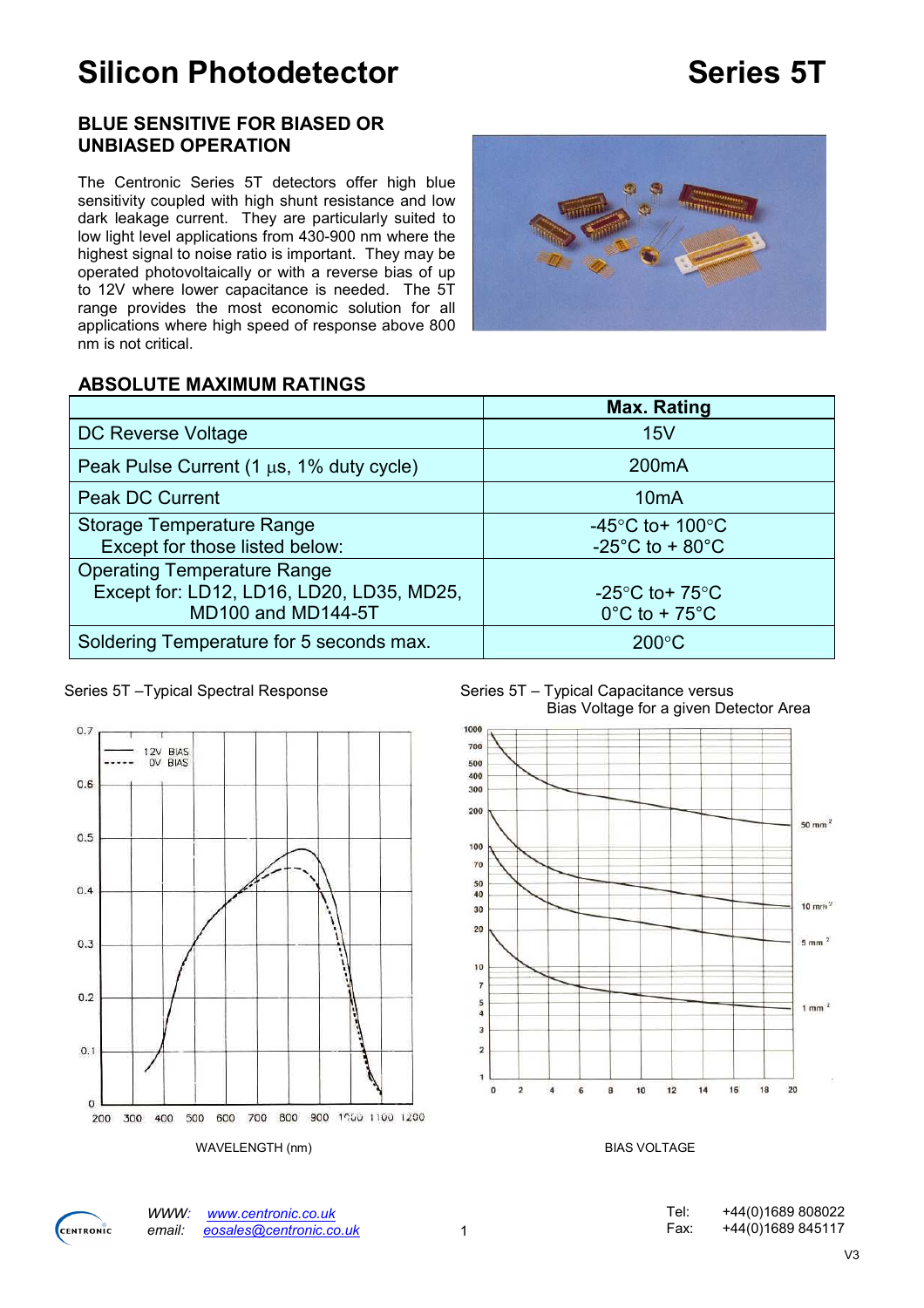# Silicon Photodetector **Series 5T**

## Electrical / Optical Specifications

Characteristics measured at 22°C (±2) ambient, and a reverse bias of 12 volts, unless otherwise stated. Shunt Resistance measured at ± 10mV.

For rise time on Quadrants, Linear and Matrix Arrays take figures for single element diodes having equivalent active area.

### Single Elements

| <b>Type</b><br>No. |                 | <b>Active Area</b> |      | <b>Responsivity</b><br><b>A/W</b><br>$\lambda$ = 436nm |                | <b>Dark Current</b><br>(nA) | NEP WHz $\frac{1}{2}$<br>$\lambda$ = 436 nm |                   | Capacitance pF    |                 | <b>Shunt</b><br><b>Resistance</b><br><b>Megohms</b> | <b>Risetime ns</b><br>$\lambda$ = 820 nm | Package         |
|--------------------|-----------------|--------------------|------|--------------------------------------------------------|----------------|-----------------------------|---------------------------------------------|-------------------|-------------------|-----------------|-----------------------------------------------------|------------------------------------------|-----------------|
|                    | mm <sup>2</sup> | mm                 | Min. | Typ.                                                   | Max.           | Typ.                        | $Vr = 0V$<br>Typ.                           | $Vr = 0V$<br>Max. | $V = 12V$<br>Max. | Min.            | Typ.                                                | $R_1 = 50 \Omega$<br>Typ.                |                 |
| OSD1-5T            | 1               | 1.13 dia           | 0.18 | 0.21                                                   | 1              | 0.2                         | $2.5 \times 10^{-14}$                       | 35                | $\overline{7}$    | 250             | 1000                                                | $\overline{7}$                           | <b>TO18</b>     |
| OSD3-5T            | 3               | $2.16 \times 1.4$  | 0.18 | 0.21                                                   | $\overline{2}$ | 0.5                         | $3.0 \times 10^{-14}$                       | 80                | 20                | 100             | 700                                                 | 9                                        | <b>TO18</b>     |
| OSD5-5T            | 5               | 2.52 dia           | 0.18 | 0.21                                                   | $\overline{2}$ | 0.5                         | $3.3 \times 10^{-14}$                       | 130               | 35                | 100             | 600                                                 | 9                                        | TO <sub>5</sub> |
| <b>OSD7.5-5T</b>   | 7.5             | $2.75 \times 2.75$ | 0.18 | 0.21                                                   | 3              | $\mathbf 1$                 | $4.6 \times 10^{-14}$                       | 180               | 40                | 60              | 300                                                 | 10                                       | TO <sub>5</sub> |
| <b>OSD15-5T</b>    | 15              | $3.8 \times 3.8$   | 0.18 | 0.21                                                   | 5              | $\blacksquare$              | $5.5 \times 10^{-14}$                       | 390               | 80                | 50              | 200                                                 | 12                                       | TO <sub>5</sub> |
| OSD35-5T           | 35              | $5.9 \times 5.9$   | 0.18 | 0.21                                                   | 10             | 2                           | $7.5 \times 10^{-14}$                       | 950               | 200               | 20              | 100                                                 | 20                                       | TO <sub>8</sub> |
| <b>OSD50-5T</b>    | 50              | 7.98 dia           | 0.18 | 0.21                                                   | 15             | 5                           | $1.6 \times 10^{-13}$                       | 1300              | 270               | $5\overline{)}$ | 25                                                  | 26                                       | TO <sub>8</sub> |
| <b>OSD60-5T</b>    | 62              | $7.9 \times 7.9$   | 0.18 | 0.21                                                   | 25             | 6                           | $2.3 \times 10^{-13}$                       | 1800              | 310               | 3               | 12                                                  | 30                                       | TO <sub>8</sub> |
| <b>OSD100-5T</b>   | 100             | 11.3 dia           | 0.18 | 0.21                                                   | 30             | 8                           | $2.1 \times 10^{-13}$                       | 2500              | 520               | $\overline{2}$  | 15                                                  | 45                                       | 13              |
| <b>OSD300-5T</b>   | 300             | 19.54 dia          | 0.18 | 0.21                                                   | 200            | 30                          | $3.5 \times 10^{-13}$                       | 7500              | 1500              |                 | 5                                                   | 125                                      | 15              |

## **Quadrants**

#### (Values given are per element unless otherwise stated)

| <b>Type</b><br>No. |     | <b>Active Area</b><br>(Total) |            |      | <b>Responsivity</b><br>A/W<br>$\lambda$ = 436 nm |      | <b>Dark Current</b><br>nA | NEP WHz $^{\frac{1}{2}}$<br>$\lambda$ = 436 nm |      | <b>Capacitance pF</b>        | <b>Shunt Resistance</b><br><b>Megohms</b> | ∣Crosstalk% ∣<br>$\lambda$ = 900 nm |      | Package |                 |  |
|--------------------|-----|-------------------------------|------------|------|--------------------------------------------------|------|---------------------------|------------------------------------------------|------|------------------------------|-------------------------------------------|-------------------------------------|------|---------|-----------------|--|
|                    | mm  | mm                            | Sep.<br>mm | Min. | Typ.                                             | Max. | Typ.                      | $Vr = 0V$<br>Typ.                              | Max. | $Vr = 0V$ $Vr = 12V$<br>Max. |                                           | Typ.                                | Max. | Typ.    |                 |  |
| QD7-5T             |     | 2.99 dia                      | 0.2        | 0.18 | 0.21                                             | 6    | $\mathcal{P}$             | $2.3 \times 10^{-14}$                          | 50   | 15                           | 80                                        | 1200                                | 5    |         | TO <sub>5</sub> |  |
| QD50-5T            | 50  | 7.98 dia                      | 0.2        | 0.18 | 0.21                                             | 30   | 3                         | $4.6 \times 10^{-14}$                          | 330  | 80                           | 10                                        | 300                                 | 5    |         | 10              |  |
| QD100-5T           | 100 | 11.3 dia                      | 0.2        | 0.15 | 0.18                                             | 50   | 5                         | $7.0 \times 10^{-14}$   m                      | 650  | 130                          | 5                                         | 100                                 | 5    |         | 11              |  |